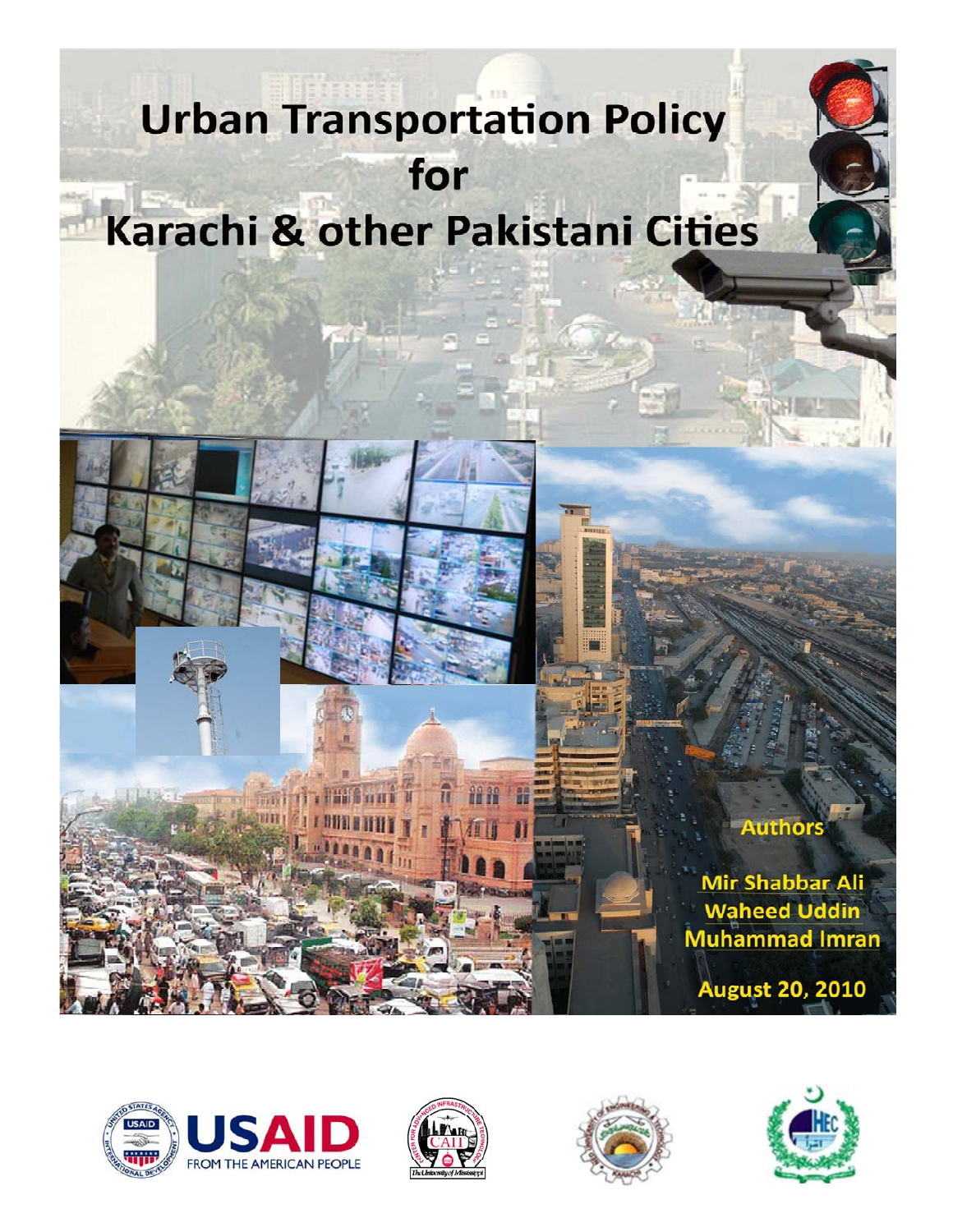## **Karachi Metropolitan Intelligent Transportation System (MITS) Project**

# **Urban Transportation Policy for Karachi & other Pakistani Cities**

**This urban transportation policy is recommended for further review and adaptation by metropolitan areas, cities, and provincial and federal government authorities.** 

# **Table of Contents**

|   | <b>Section Title</b>                                                                                                                            | Page |
|---|-------------------------------------------------------------------------------------------------------------------------------------------------|------|
| 1 | Overview of Pak-USAID Karachi Metropolitan ITS Project                                                                                          | 3    |
| 2 | <b>Urban Transportation Problems in Pakistan</b>                                                                                                | 3    |
| 3 | Key Findings from MITS Stakeholders Workshop and Evidence of<br><b>Traffic Management Performance</b>                                           | 4    |
| 4 | Key Findings from First International Conference on Sustainable<br>Transportation & Traffic Management, July 1-3, 2010, Karachi                 | 5    |
| 5 | Urban Transportation Policy Recommended for Pakistani Cities                                                                                    | 7    |
| 6 | The Way Forward                                                                                                                                 | 8    |
|   | <b>References</b>                                                                                                                               | 9    |
|   | <b>Acknowledgements</b>                                                                                                                         | 10   |
|   | <b>Abbreviations</b>                                                                                                                            | 10   |
|   | <b>COMPENDIUM</b>                                                                                                                               | 11   |
|   | I-2007 MITS Stakeholders Group Workshop, Executive Summary Report                                                                               |      |
|   | II - Urban Transportation Policy Framework for Karachi by Mir Shabbar<br>Ali and Uneb Gazder                                                    |      |
|   | III - Spaceborne Remote Sensing Data for Inventory and Visualization of<br>Transportation Infrastructure and Traffic Attributes by Waheed Uddin |      |
|   | IV - Sustainable Urban Transport in Pakistan - an Institutional Analysis by<br>Muhammad Imran<br>V - Copies of Pakistani Newspaper Articles     |      |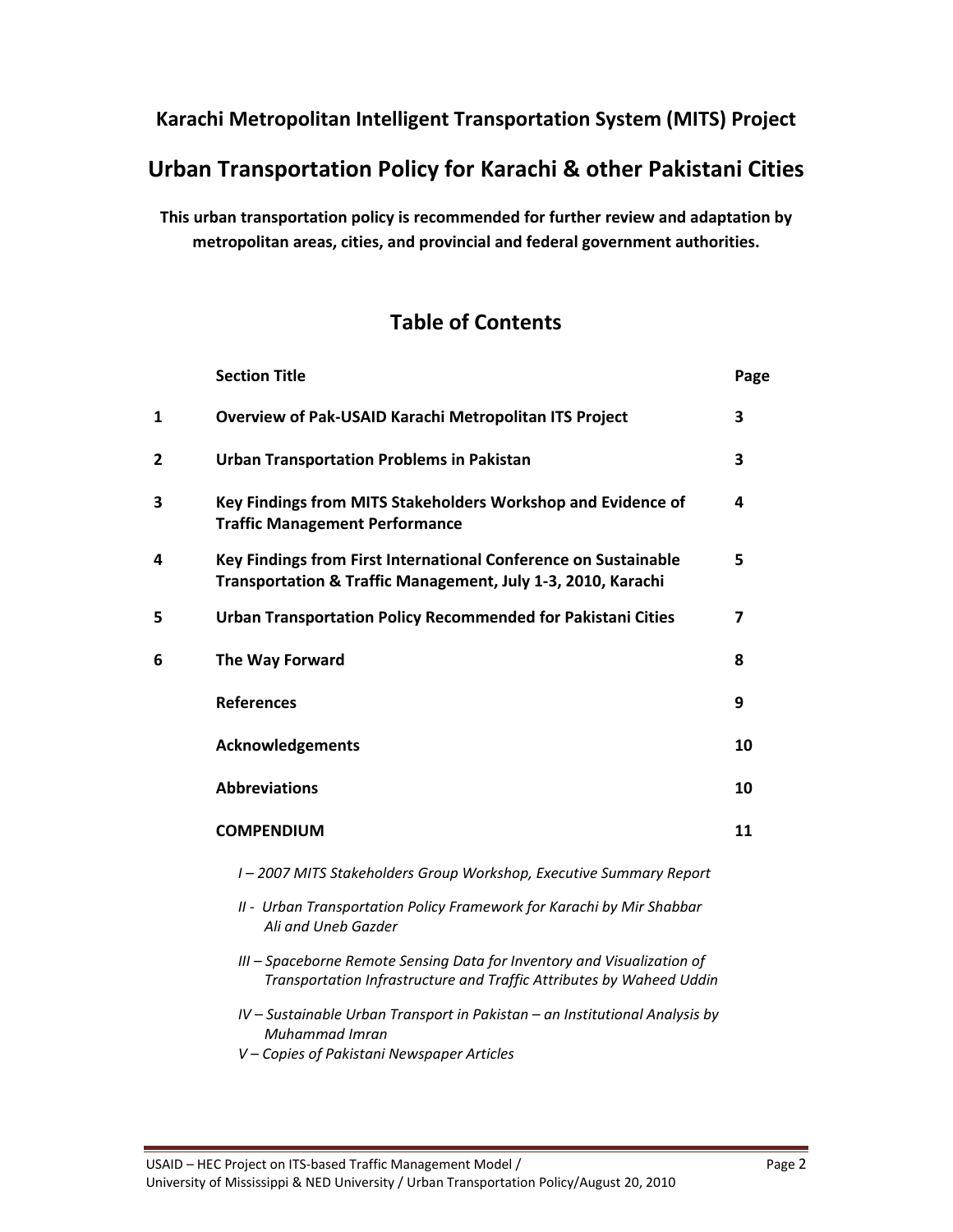## **1. Overview of Pak‐USAID Karachi Metropolitan ITS Project**

"Development of an Intelligent Transportation System (ITS)‐based traffic management model for metropolitan areas of Pakistan with Karachi as a pilot study" has been a joint research project of the University of Mississippi (UM), USA and NED University of Engineering & Technology (NED), Pakistan. This project has been funded by the United States Agency for International Development (USAID)/National Academy of Sciences (NAS) and the Pakistan Higher Education Commission (HEC) under the 'US‐Pakistan Science and Technology Cooperative Program' The primary objective was to implement ITS video surveillance for traffic management and geospatial technologies to improve urban traffic flow, reduce vehicle emissions and air pollution, and decrease road crashes and public health costs in Karachi<sup>1</sup>. This was accomplished by developing Karachi Metropolitan Intelligent Transportation System (MITS) plans, adopting modern geographical information system (GIS) and geospatial technologies, creating road network GIS, implementing science models of air quality, and strengthening the research and education capabilities of the Pakistani partner institution (Uddin and Ali 2007).

## **2. Urban Transportation Problems in Pakistan**

A comprehensive review of many research reports/articles and policy documents identified the following urban transport related problems in Pakistani cities (Ali and Gazder 2010; Haider and Badami 2007; Imran 2009, 2010; NTRC 1991, 2001, 2009; Querishi *et al.* 2008; Russell and Anjum 1997; SMEDA 1999; Sohail 2000; TSDI 2001; Uddin and Ali 2007; Uddin *et al.* 2009; Uddin 2010; Uddin and Uddin 2010; URC 2001):

- Rapid urbanisation (5% per annum in Karachi and over 3% per annum in other cities), economic growth (over 5% per annum) and motorisation (over 13% per annum).
- Inadequate public transport and transit services in general and for women in particular, lack of female rider considerations in transit vehicle stocks.
- Inadequate transport infrastructure networks, poorly designed and constructed roadways, and lack of or insufficient roadside drainage facilities for surface runoff.
- Lack of consideration of pedestrian friendly facilities in transport infrastructure design (in view of 50‐60% non‐motorised trips in major cities).
- Poor traffic management resulting in increased congestion, travel time, emissions, and wastage of fuel.
- Degradation of air quality in cities especially particulate matter pollution which is 6-10 times above World Health Organization (WHO) standards. This has led to increase in respiratory diseases, deteriorated public health, and increased health costs.
- Inadequate road safety measures shown by increased road crashes and fatalities (19 fatalities per 10,000 vehicles per annum or over 5000 fatalities per year) involving a relatively large proportion of pedestrians and bike/motorcycle riders.
- Increasing transport energy demand (importation of crude oil increased from 45.5% in 1990‐91 to 71.8% in 2003‐04; transport sector accounted for an average of 48.7% of total petroleum consumption between 1990 and 2004; petroleum demand increased by an average of 4.9% annually between 1990 and 2004).
- Institutional barriers in urban and transport planning and operating agencies.

<sup>1</sup> http://sites.nationalacademies.org/PGA/dsc/pakistan/PGA\_052872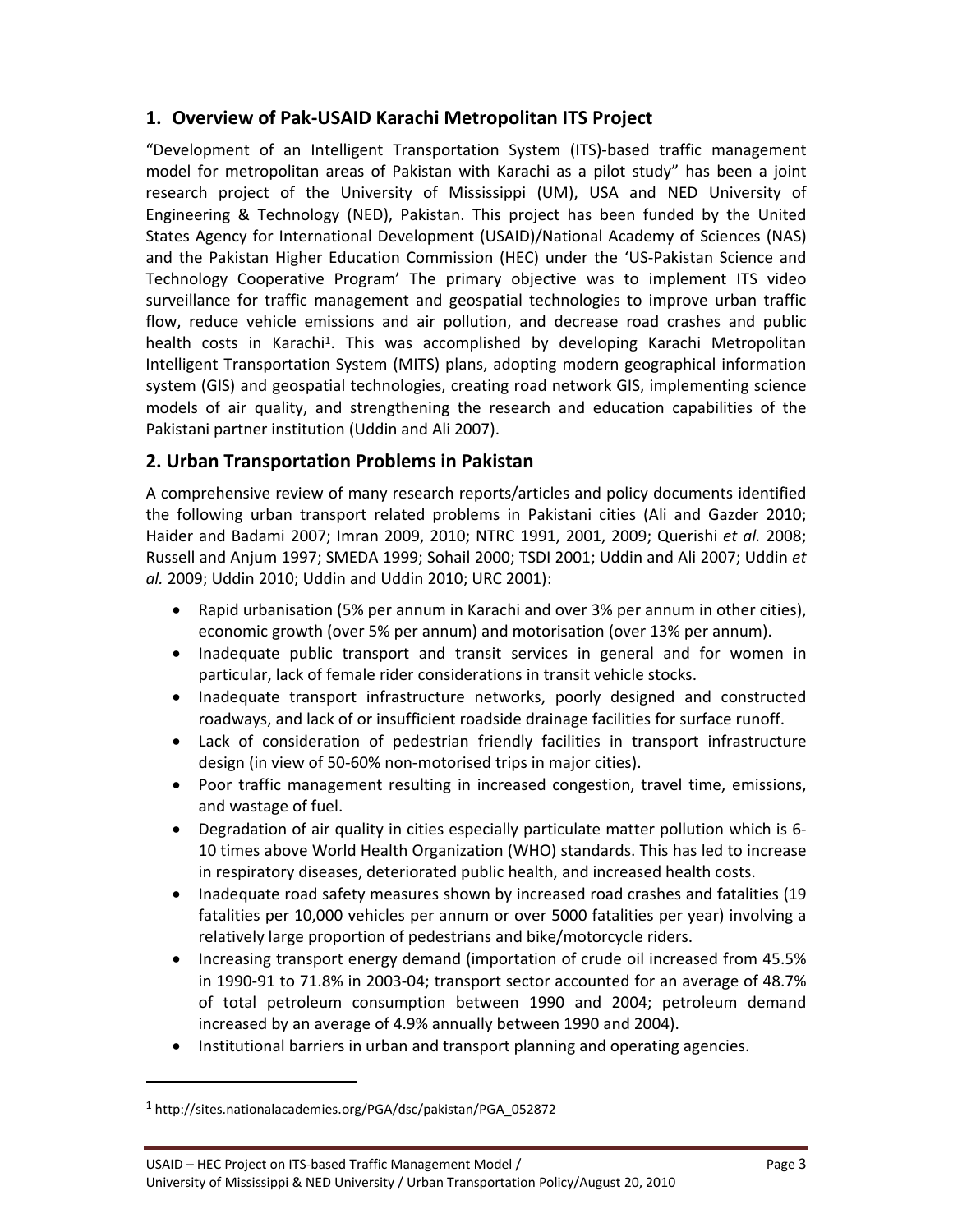## **3. Key Findings from 2007 MITS Stakeholders Workshop and Evidence of Traffic Management Performance**

Karachi MITS stakeholders' group workshop (Uddin and Ali 2007) identified four categories of traffic problems. The following bullets summarize highlights of these problem areas and evidence from 2007‐2010 traffic management performance evaluation:

 *Road User Safety Problems ―* These problems include: overcrowded transit buses and other vehicles (minivans, auto‐rickshaws, motorcycles), excessive vehicle speed, overloaded and speedy freight trucks, lack of safety restraints and enforcement of applicable laws, lack of traffic control devices, roadway design and parking management problems, and inadequate traffic law enforcement.

*Evidence from 2007‐2010 traffic management performance evaluation in Karachi: Construction of U‐turn lanes and overhead pedestrian crossings on several busy roads enhanced traffic flow and pedestrian safety. However, non‐existent or inadequate roadway drainage facilities along most roads and newly constructed signal‐free corridors make them inconvenient and hard to use by most travelling public during heavy rainy season.*

 *Public Transport and Transit Problems ―* These problems include: inadequate transit services, poor fleet conditions, and lack of innovative strategies to invest in public transport.

*Evidence from 2007‐2010 traffic management performance evaluation in Karachi: Increased use of CNG auto‐rickshaws is a good sign because it reduces CO2, other pollutants and noise. No improvement in other public transport, transit fleet and operation is evident by overcrowded transit buses and vans, even people hanging from doors and sitting on the roof during afternoon peak hours endangering their safety. Many of these vehicles are old with faulty brakes, worn tires, and high emissions due to insufficient and ineffective official vehicle inspection programs. There is lack of government investment in public transport infrastructure and services/vehicle fleet and regularization of private transit services.*

 *Institutional and Infrastructure Issues ―* These issues include: identifying the 'right' problems, setting priorities, effective use of resources, poor communication within or between agencies and public, lack of rational decision making, and coordination with emergency service organisations.

*Evidence from 2007‐2010 traffic management performance evaluation in Karachi: Construction of new corridors and completion of many road construction projects inside inner city areas and outskirts have improved traffic flow and reduced congestion during peak hours. The Command and Control Centre of City District Government of Karachi (CDGK) is a significant addition to City's infrastructure for traffic flow and incident management, emergency response, and crime prevention. This is essentially an ITS based traffic video surveillance infrastructure with over 130 video cameras located on most road corridors, which are being successfully operated in cooperation with the city infrastructure construction monitoring staff, traffic police, and security forces with positive results (Qureshi 2010). This ITS video surveillance network presents a good model for other cities.* 

*The CDGK embarked upon an aggressive scheme of tree plantation and horticulture in the median of dual carriageway (divided) roads in many parts. However, some plants may be producing pollen and causing allergic conditions/respiratory diseases. These plants have grown tall rapidly in a couple of years and may be obstructions to safe sight distance on intersections and hazards to overhead electric power lines particularly during stormy and rainy weather. When grown tall they also pose hazard to safety during crash events due to their thick trunks. There is an urgent need for planting alternative trees, periodic*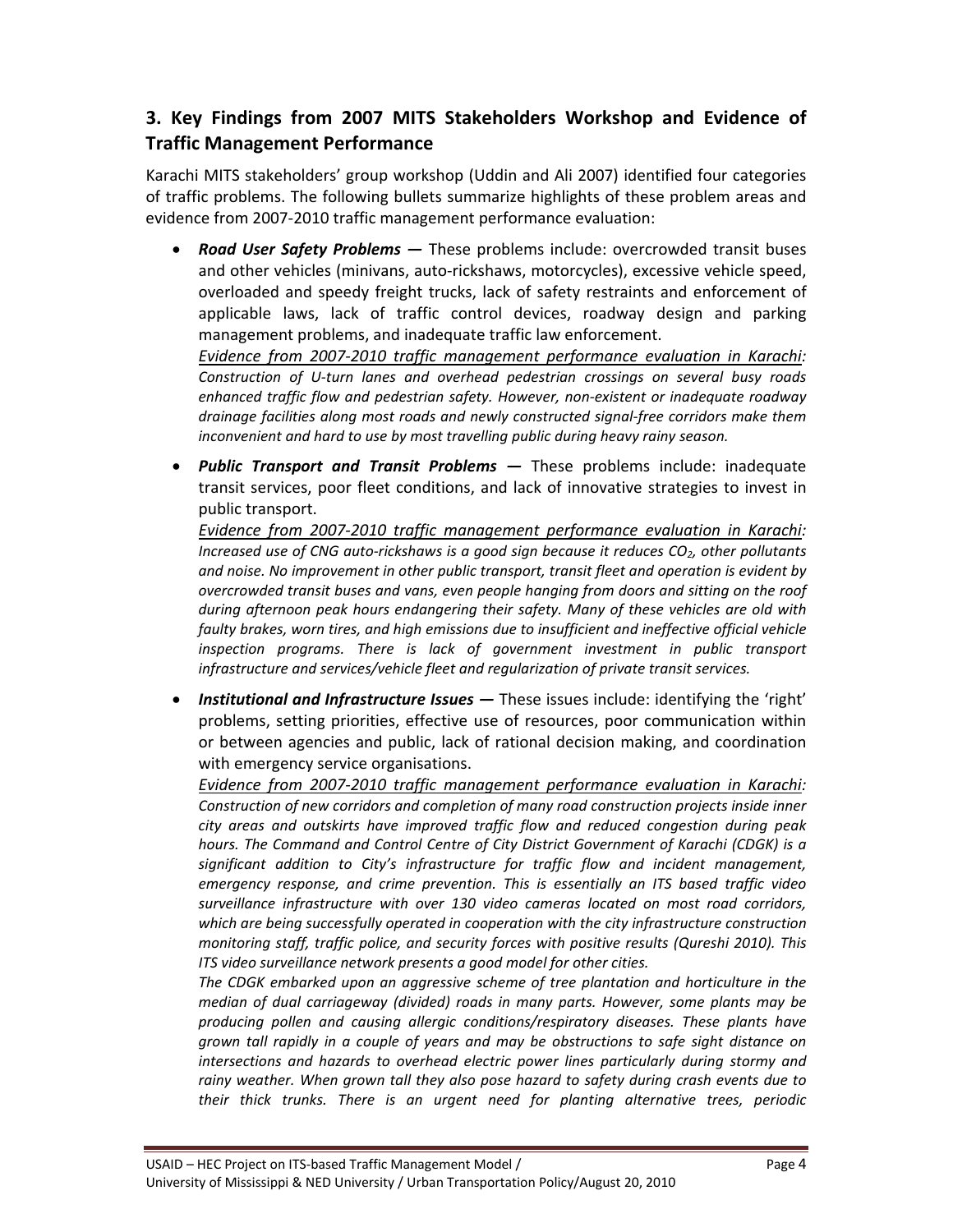*maintenance such as cutting of branches, and pruning trees near intersections to remove any obstruction to the line of sight.*

 *Traffic and Road Management Problems ―* These problems include: inadequate provision of traffic signals and signs, lack of maintenance of road pavements and markings, frequent electric power outages, insufficient law enforcement related to encroachments, and absence of vehicle emission testing.

*Evidence from 2007‐2010 traffic management performance evaluation in Karachi: The City's Command and Control Centre (CCC) is helping to reduce emergency response time, improve incident management, and promote timely utilization of traffic police for traffic flow management during peak hours and crash incidents. However, frequent power breakdowns, non‐functioning and/or inadequate traffic signals, unchecked encroachments, lack of traffic law enforcement to discourage speeding, and absence of well planned parking management practices are important hurdles to efficient traffic management and better road user safety.*

## **4. Key Findings from First International Conference on Sustainable Transportation & Traffic Management, July 1‐3, 2010, Karachi**

The International conference on sustainable transport and traffic management (Rafeeqi *et al.* 2010) was organized by NED University in Karachi on July 1‐3, 2010 and attended by transport planning officials, researchers, and academia from around Pakistan. The participants discussed and unanimously identified the following traffic management and associated landuse and development issues facing Pakistani cities:

- Mixed landuse and high population densities in the inner city attract people and traffic for work and commercial purposes. Due to lack of pedestrian/ non‐motorised facilities and poor or non‐existing public transport/transit services, public transport relies heavily on privately owned and operated buses and other transport vehicles (van, car, motorcycle, taxi, auto‐rickshaw). These modes of travel overcrowd the scarce road space and are responsible for increased number of crashes, severe congestion, wastage of fuel and energy, and alarming levels of air pollution.
- The most neglected part of transport planning and practice is the social aspect. The concern is how to make transport friendly for women and other disadvantaged groups of the society. The proportion of number of women in Pakistan's labour force and enrolment in educational and technical training centres has increased significantly over the last two decades. However, safe and comfortable means of transportation to facilitate their mobility has neither increased nor improved. Women are facing significant physical and mental harassments in crowded and inadequate public transport system and transit buses in Pakistan.
- In view of the large proportion of pedestrian traffic and walking trips in Pakistani cities, either there are limited or no provisions for pedestrian friendly facilities. This is due to lack of understanding of the role of pedestrians in a multimodal transport system. As a result, there has been a long period of absence of appropriate urban transport policies and under investments in pedestrian friendly road transport facilities in Pakistani cities.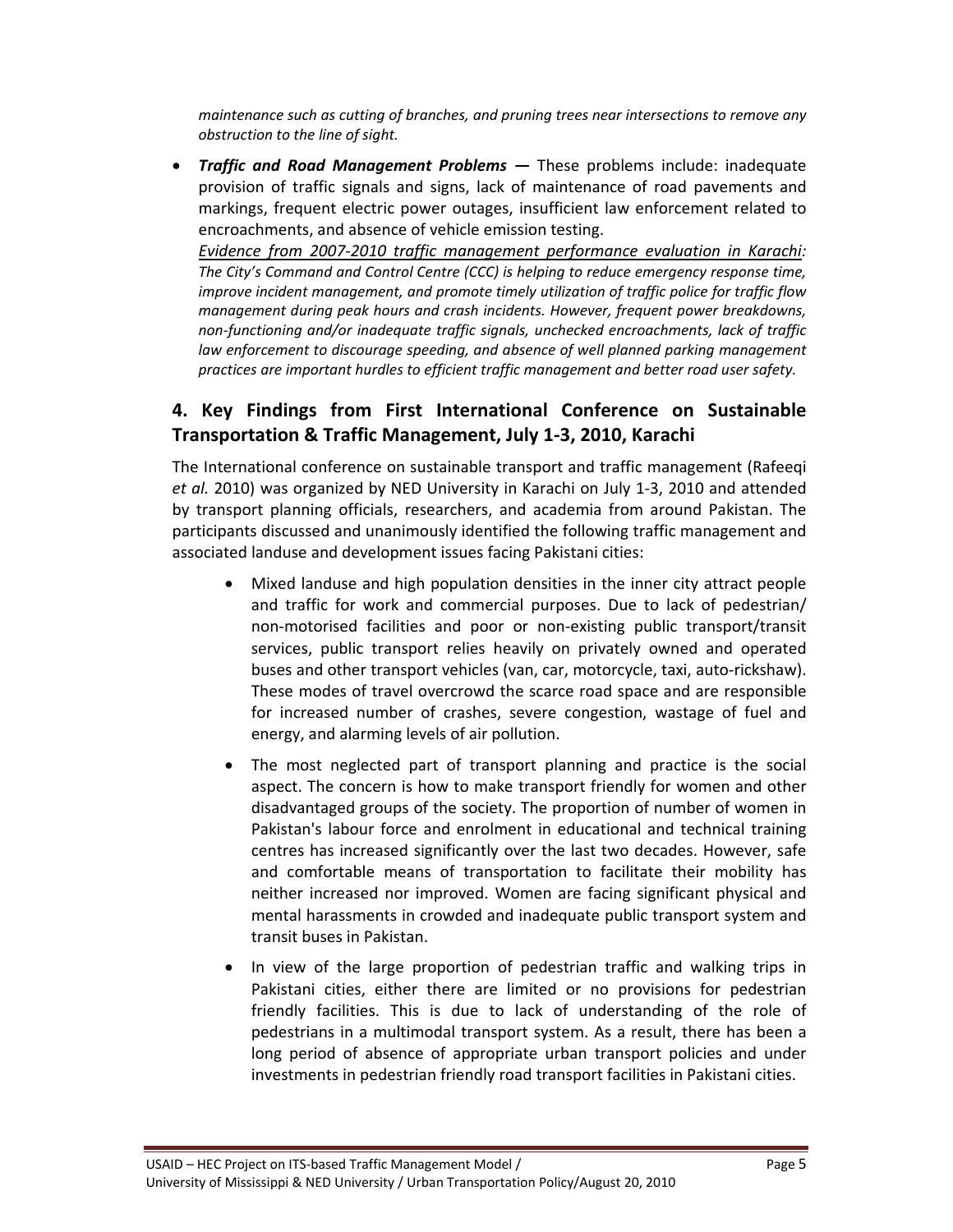In the concluding session, the conference participants unanimously approved the following recommendations:

- 1. The design and location of manmade structures should be regularized since they pose a threat to human lives during a natural calamity such as an earthquake.
- 2. Proper manuals and codes should be "adapted" and not "adopted" keeping public safety and our own infrastructure needs in mind.
- 3. Future hazard predictions through appropriate research models should be discussed with the concerned authorities so that precautions can be implemented.
- 4. Urban planning, transportation and infrastructure professionals should be made part of the concerned decision‐making process at every government level to formulate appropriate policies and programs.
- 5. Public safety laws should be enforced and made as a regular feature of all transportation and driver's education manuals.
- 6. Public awareness campaigns should be held to promote the various dimensions of travel safety.
- 7. Confidence building measures and mechanism should be introduced to encourage data sharing between government agencies, universities and other stakeholders.
- 8. Mechanism for increased coordination between law enforcement agencies and emergency response units should be designed.
- 9. Traffic law enforcement agencies and city authorities should work together properly to enforce the laws relevant to reducing vehicle crashes and road user fatalities.
- 10. The use of GIS should be promoted through curriculum, workshops and training courses for all stakeholders.
- 11. Road user safety would be enhanced by expanding the ITS video surveillance network throughout major cities of Pakistan (including efficient traffic and incident management, crime prevention surveillance, and other benefits realized by Karachi City's Command & Control Centre).
- 12. Calibrate traffic flow and assignment models using ITS video surveillance data in cooperation with the city authorities.
- 13. Sustainable transportation and development requires mixed landuse and increased transit mode share. Pakistani cities mostly have mixed landuse which should be a priority in future development in combination with clean transit modes, such as compressed natural gas (CNG) buses.
- 14. Women professionals should be involved in transport planning, policy making, operation, and maintenance of all modes of transportation so that women's points of view are incorporated appropriately.
- 15. A special section of the traffic police should be established to record accident data and share it with other stakeholders.
- 16. Traffic police, city authorities and provincial authorities should work together to establish and implement vehicle inspection and emission testing programs to reduce air pollution in cities and remove faulty and unsafe vehicles from roads.
- 17. Investment in transportation infrastructure should be given high priority by government agencies at all levels considering 'clean' public transit, women preferences, and pedestrian friendly strategies.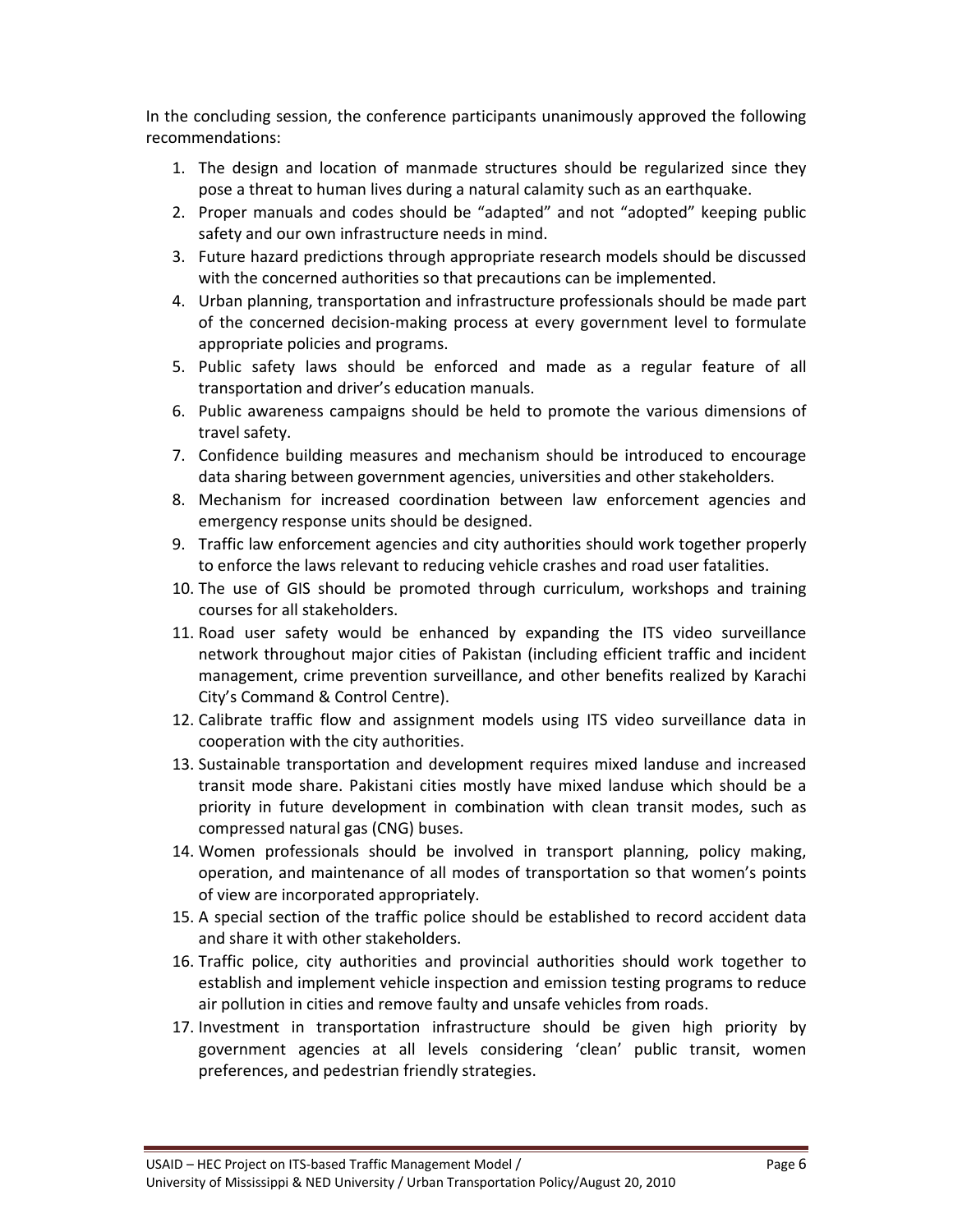## **5. Urban Transportation Policy Recommended for Pakistani Cities**

Based on the above mentioned process, literature review, stakeholder's meetings and the International Conference on Sustainable Transport and Traffic Management, the following urban transport policy is recommended:

#### **A) Mixed Landuse, Pedestrian, Women, and Green Space Considerations**

- a1. Plan and implement transport solutions by recognizing and complementing the unique characteristics of Pakistani cities which include rapid urbanisation, high population density, mixed landuse and high usage of public and non‐motorised transport. For example, mixed landuse brings shorter travel distance (trip length) and can be addressed by promoting walking, cycling, buses, mass transit, and other less polluting public transport alternatives.
- a2. Use a multimodal approach to provide mobility to all sections of the society for safe and efficient travel. Recognize the large percentage of walking trips and number of pedestrians involved in crashes. Invest in construction of pedestrian friendly infrastructure and facilities by reallocating road space to favour pedestrians and banning unwanted encroachment. Design all pedestrian transport infrastructure assets taking into account the hot summer weather and rainy season experienced in Pakistani cities.
- a3. Consider the patterns of movement, special needs of handicapped and elderly persons, and unique needs and facilities for women in public transport planning and provision in every city. Consult with women professionals to provide safe, comfortable, and economical means of transport for women in order to promote women's mobility and safety in large cities.
- a4. Give priority to green spaces in every community with lots of trees and horticulture along road corridors in every project to improve: existing landuse and traffic corridors, future landuse planning, and community development schemes. This approach will reduce "heat-island" effects on air quality degradation and electric power demand, provide safe play areas for children and walking opportunities for adults, and improve the quality of life for all citizens.

#### **B) Road User Safety, Congestion, and Vehicle Emissions**

- b1. Enhance road user safety by adopting modern engineering design standards for roads, providing drainage and horticulture, implementing emission standards for vehicles and vehicle inspection programs, and incorporating education campaigns for all road users in road safety plans and in school education. Implement road safety audits to improve unsafe roads.
- b2. Improve traffic law enforcement by expanding and training the traffic police force in order to deal with traffic law violations, enforcing vehicle inspection regulations, implementing emission testing standards, and strengthening the traffic police force proportional to the city population.
- b3. Design and maintain a congestion free transport network by promoting different modes of transport and mass transit strategies.
- b4. Reduce emissions from the transport network (actions to remove bottlenecks, construct turning lanes, enforce traffic laws, and improve traffic flow using ITS traffic video surveillance technology, etc.) in order to improve the liveability of cities, reduce health hazards, and combat climate change mechanisms.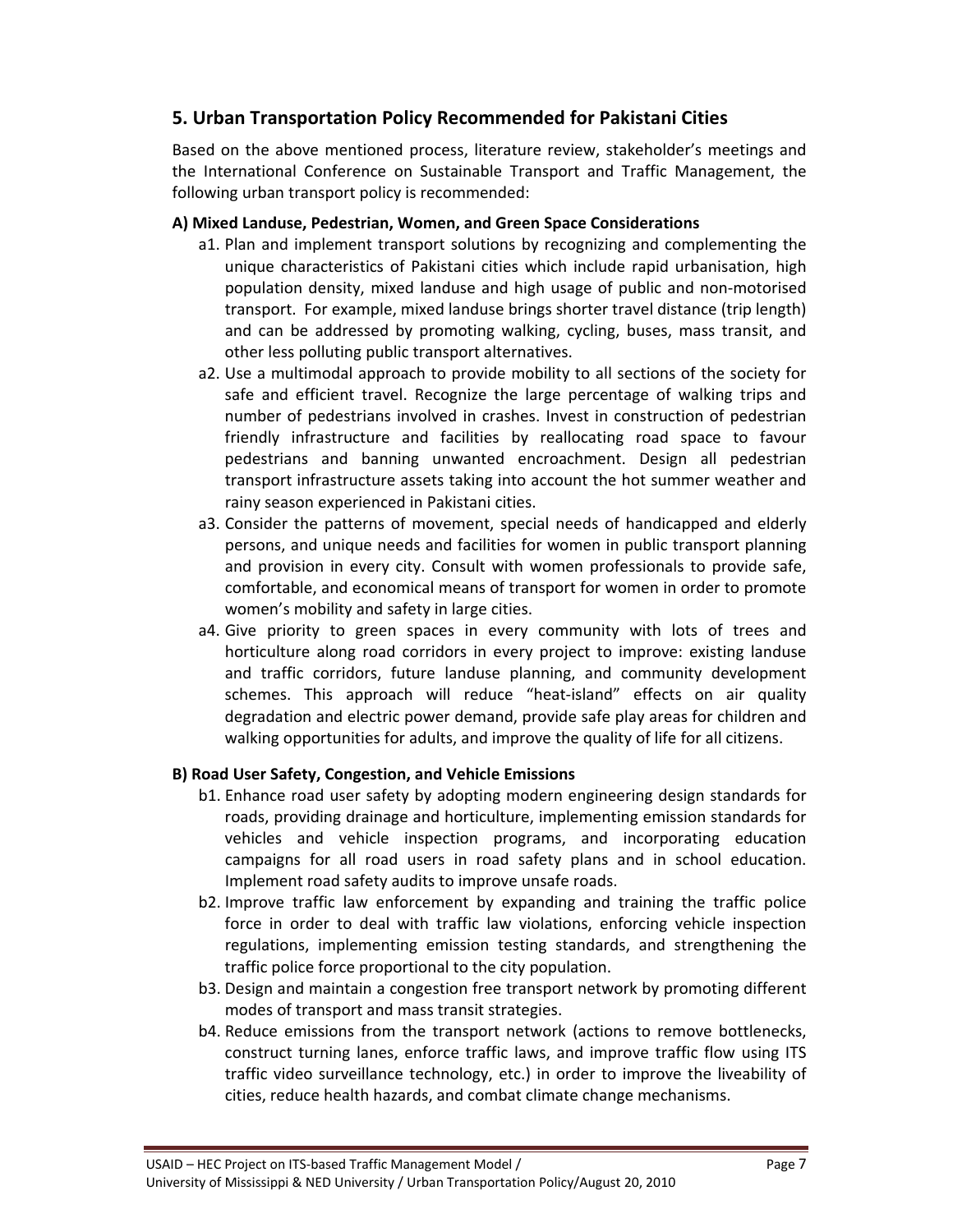#### **C) Public Investment for Transit, Multimodal Strategies, and Freight Infrastructure**

- c1. Evaluate and implement multimodal transport strategies by providing clear priority to public transit and dedicated corridors for multimodal freight transport.
- c2. Implement and/or improve efficient public transit, preferably CNG buses on dedicated bus lanes, in order to provide efficient mobility for the larger city population.
- c3. Upgrade public transit on dedicated bus lanes over time by adding Bus Rapid Transit (BRT) and plan Light Rail Transit (LRT) systems for improving connectivity.
- c4. Pursue public investment and/or Public‐Private Partnerships on higher government levels for funding multimodal mass transit systems, public transport facilities, intermodal facilities, and multimodal freight transport infrastructure.

#### **D) Traffic Management and Road Network Infrastructure Asset Management**

- d1. Develop comprehensive road network GIS maps and traffic databases to establish inventory of roads and identify congested road sections and intersections.
- d2. Implement modern geospatial analysis, GIS, and ITS traffic surveillance technologies to accurately assess citywide daily travel volume demand and develop decision support systems for prioritizing corridors to enhance traffic management.
- d3. Deploy ITS video surveillance infrastructure and geospatial technologies to establish enhanced traffic management, inventory of roads and bridges, and infrastructure asset management systems.
- d4. Encourage other public works agencies to adopt road network GIS for inventory and operation management to reduce utility related traffic flow interruptions.

#### **E) Institutional Barriers and Infrastructure Investment Issues**

- e1. Improve governance and urban planning in large cities by the meaningful involvement of all stakeholders for establishing long term plans and before implementing major transport infrastructure improvement programs.
- e2. Require large cities to prepare Master Plans or Visions of City Development Strategies on long term basis which should include multimodal transport plans for passenger travel and freight transport, traffic management performance indicators, and investment criteria for public and freight transport.
- e3. Strengthen the capacity of urban institutions, especially the City District Government agencies, by establishing fully functional and autonomous Metropolitan Transport Authorities (MTAs) with subsidiary Public Transport Agency (PTA) and Emergency Management Agency (EMA) in each city.
- e4. Enhance the capacity of urban institutions via training courses and research collaborations with reputed local universities and professional organizations to produce GIS workforce and resolve other unique problems of individual cities.

### **6. The Way Forward**

This urban transport policy is recommended for further review and adaptation by City District Government (CDG) authorities in metropolitan cities; the Planning & Development (P&D), Transport, Communication & Works (C&W), Town Planning or Housing and Urban Development, Environmental Protection and Home Departments in Provincial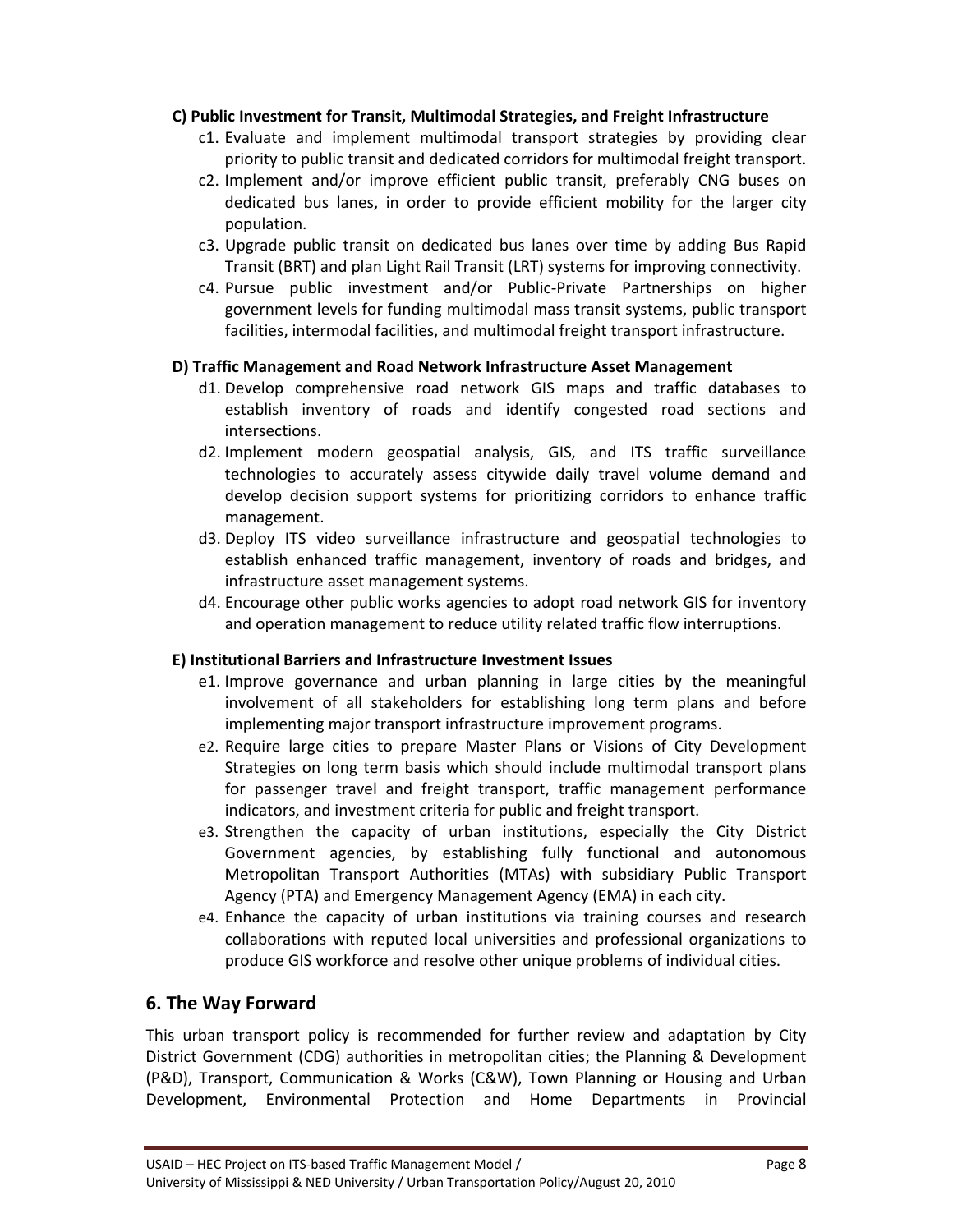Governments; and the Planning Commission, Ministry of Communication and its subsidiary National Transport Research Centre (NTRC), Ministry of Environment, and Pakistan‐ Environmental Protection Agency (EPA) on Federal Government level.

## **References**

- 1. Ali, M.S. and Gazder, U. 2010. *Urban Transportation Policy Framework for Karachi*. In Rafeeqi, S., Ali, M. and Adnan, M. (Eds.), In Proceedings of the first International Conference on Sustainable Transportation & Traffic Management, Karachi, pp. 271‐278.
- 2. Haider, M., and Badami, M. 2007. *Balancing Efficiency and Equity in Public Transit in Pakistan. In The inclusive City: Infrastructure and Public Services for the Urban Poor in Asia*. Laquian, A., V. Tewari, and L. Hanley (eds). Baltimore: The Johns Hopkins University Press.
- 3. Imran, M. 2009. Public Transport in Pakistan: A Critical Review. *Journal of Public Transportation*, Vol. 12, No. 2. pp. 53‐83.
- 4. Imran, M. 2010. *Institutional Barriers to Sustainable Urban Transport in Pakistan*. Karachi: Oxford University Press.
- 5. National Transport Research Centre (NTRC), Government of Pakistan. 1991. draft National Transport Policy. Islamabad.
- 6. National Transport Research Centre (NTRC), Government of Pakistan. 2001. draft National Transport Policy. Islamabad.
- 7. National Transport Research Centre (NTRC), Government of Pakistan. 2009. National Transport Policy (NTP Draft VIII). Islamabad.
- 8. Qureshi A., Huapu, L. and Shi, Y. 2008. Urban Transportation and Equity: a Case Study of Beijing and Karachi. *Transportation Research Part A,* 42*,* pp.125*‐*139*.*
- 9. Qureshi, M. Faheem. 2010. *Overview of Karachi ITS video surveillance network implemented for CDGK's Command & Control Centre*. Presented at Karachi Traffic Management Forum, Urban Resource Centre, Karachi, July 7, 2010.
- 10. Rafeeqi, S., Ali, M., and Adnan, M. (Eds.). 2010. Proceedings of the First International Conference on Sustainable Transportation & Traffic Management, July 1‐3, 2010. Karachi: Khawaja Printer and Publishers.
- 11. Russell, J. and Anjum, A. 1997. Public Transport and Urban Development in Pakistan. *Transport Reviews* 17(1), pp. 61‐80.
- 12. Small and Medium Enterprise Development Authority (SMEDA), Government of Pakistan. 1999. Draft National Transport Strategy. Lahore.
- 13. Sohail, M. (Eds.). 2000. Urban Public Transport and Sustainable Livelihoods for the Poor: a Case Study: Karachi, Pakistan. UK: WEDC, Loughborough University.
- 14. Transport Sector Development Initiative (TSDI). 2001. TSDI Draft Policy ‐ Consolidate Transport Policy for all Modes, A Collective Efforts by Citizens and Government of Pakistan. Islamabad.
- 15. Uddin, W. and Ali, M. 2007. Karachi Metropolitan Intelligent Transportation System (MITS) Stakeholders Group Workshop Executive Summary Report. Available at http://sites.nationalacademies.org/PGA/dsc/pakistan/PGA\_052872 accessed on 5 August 2010.
- 16. Uddin, W., Wodajo, B., Osborne, K., and White, M. 2009. *Expediting infrastructure condition assessment for disaster response and emergency management using remote sensing data.* In Proceedings of MAIREPAV6 ‐ 6th International Conference on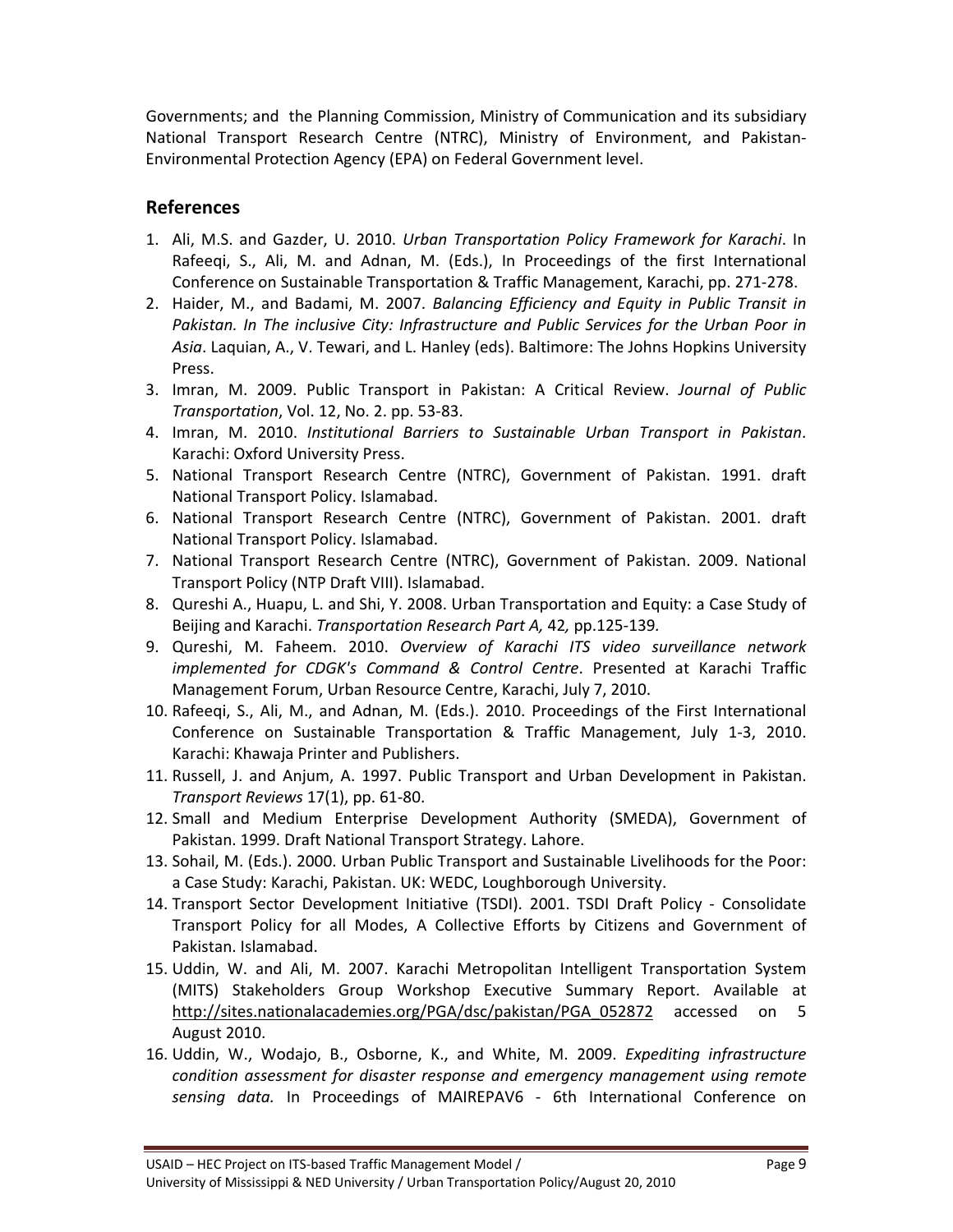Maintenance and Rehabilitation of Pavements and Technological Control, Torino, Italy, July 8‐10, 2009.

- 17. Uddin, W. 2010. *Spaceborne Remote Sensing Data for Inventory and Visualization of Transportation Infrastructure and Traffic Attributes (Keynote Paper).* In Rafeeqi, S., Ali, M. and Adnan, M. (Eds.), Proceedings of the first International Conference on Sustainable Transportation & Traffic Management, Karachi, July 1‐3, 2010, pp. 3‐12.
- 18. Uddin, W. and Uddin, U. 2010. *Sustainable Personal Rapid Transit Strategies for Congested Cities and Urban Communities.* In Proceedings of the Second International Conference on Transport Infrastructure, August 4‐6, 2010 ICTI, Sao Paulo, Brazil.
- 19. Urban Resource Centre (URC). 2001. Urban Poverty and Transport: A Case Study from Karachi. *Environment and Urbanization,* 13(1), pp.223–233.

## **Acknowledgements**

We would like to acknowledge funds provided by Pakistan‐HEC to NED University and by USAID/NAS to the University of Mississippi without which this project could not have been undertaken. We appreciate the enthusiasm and interest shown by various stakeholders, presenters and participants in workshops and international conference organised as a part of Karachi Metropolitan ITS project. Thanks are also due to Faheem Qureshi for hosting a tour of CDGK's CCC facility in Karachi for the conference attendees. Finally, we would like to thank the University of Mississippi and NED University of Engineering & Technology, Karachi for their partnership, cooperation, and full support throughout this project.

## **Abbreviations**

- BRT Bus Rapid Transit
- CCC Command & Control Centre
- CDG City District Government
- CDGK City District Government of Karachi
- CNG Compressed Natural Gas
- C&W Communication & Works Department
- EMA Emergency Management Agency
- GIS Geographical Information System
- HEC Higher Education Commission, Pakistan
- ITS Intelligent Transportation System
- LRT Light Rail Transit
- MTA Metropolitan Transport Authority
- MITS [Karachi] Metropolitan Intelligent Transportation System
- NAS National Academy of Sciences
- NED NED University of Engineering & Technology, Karachi, Pakistan
- NTRC National Transport Research Centre
- Pak‐EPA Pakistan Environmental Protection Agency
- P&D Planning & Development
- PTA Public Transport Agency
- UM University of Mississippi, USA
- URC Urban Resource Centre, Karachi, Pakistan
- USAID United States Agency for International Development
- WHO World Health Organisation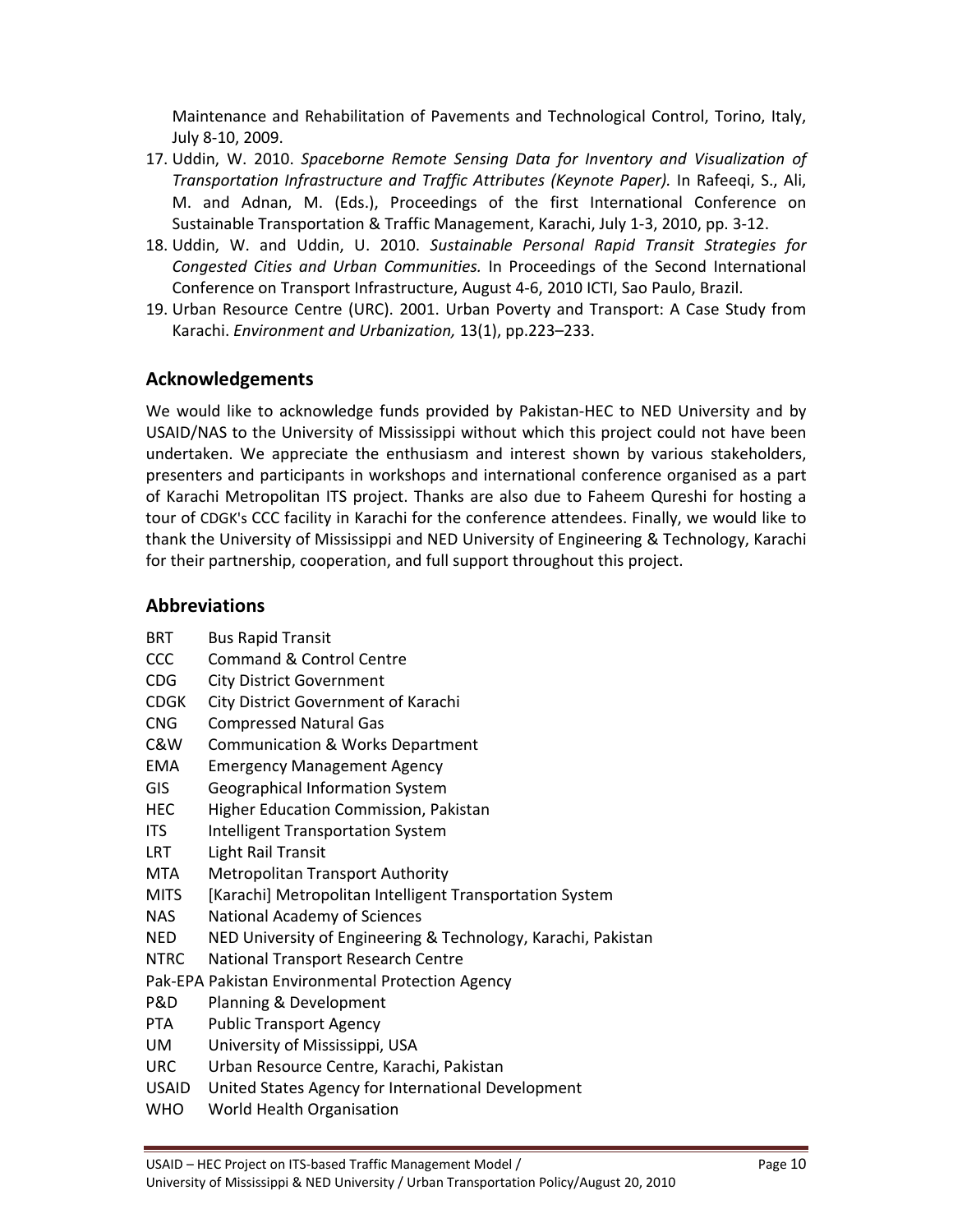## **COMPENDIUM**

The following documents provide the background information used to formulate the urban transportation policy.

- *I – 2007 MITS Stakeholders Group Workshop, Executive Summary Report*
- *II ‐ Urban Transportation Policy Framework for Karachi by Mir Shabbar Ali and Uneb Gazder*
- *III – Spaceborne Remote Sensing Data for Inventory and Visualization of Transportation Infrastructure and Traffic Attributes by Waheed Uddin*
- *IV – Sustainable Urban Transport in Pakistan – an Institutional Analysis by Muhammad Imran*
- *V – Copies of Pakistani Newspaper Articles*

The compendium is available upon request from:

#### **Prof. Dr. Mir Shabbar Ali**

Pak‐side PI, Karachi Metropolitan ITS Project Professor (Transportation Engineering) Chairman Department of Urban and Infrastructure Engineering NED University of Engineering and Technology University Road, Karachi, PAKISTAN Phone: (92‐21) 9261261‐8 Ext 2354 mshabbar@neduet.edu.pk

#### **Prof. Dr. Waheed Uddin**

US‐side PI, Karachi Metropolitan ITS Project Professor, Department of Civil Engineering Director, Center for Advanced Infrastructure Technology (CAIT) University of Mississippi University, MS 38677‐1848, USA Phone: (001) 662‐915‐5363 cvuddin@olemiss.edu